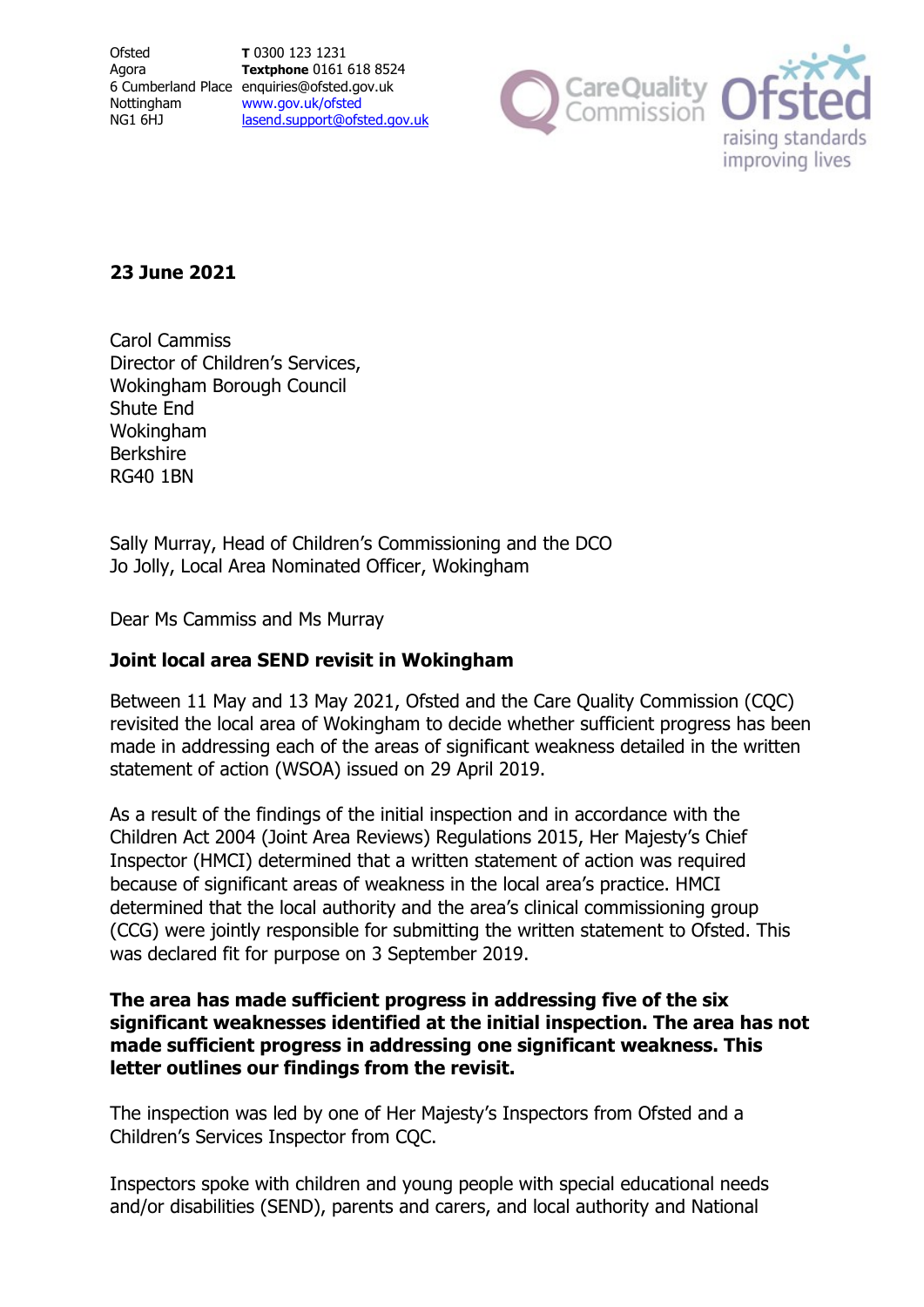



Health Service (NHS) officers. Inspectors looked at a range of information about the performance of the local area in addressing the six significant weaknesses identified at the initial inspection, including the area's improvement plans and self-evaluation.

# **Main findings**

■ At the initial inspection, inspectors found that:

**The area lacked a clearly communicated co-produced strategy and accompanying action plans that are shared and understood across education, health and care in the local area and are sharply focused on improving the outcomes of children and young people with SEND.**

Wokingham now has an ambitious SEND strategy. Leaders across health, education and care have worked with the parent carer forum and voluntary organisations to ensure that the strategy is focused on improving outcomes for children and young people with SEND.

Leaders are focused on identifying and resolving both long-standing and immediate difficulties across the local area to improve provision. While developing the strategy, leaders uncovered problems in the system that were impacting on the quality of support that children and young people received, for example making sure that the specialist placements available in the area match the needs of children and young people. Although stopping to 'fix' these issues slowed progress, this process has resulted in firmer foundations on which to build the new ways of working.

Leaders know that many parents lack confidence in the current support for children and young people with SEND and want to address this. To secure greater parental confidence, leaders have sought high-level commitment to the SEND strategic plan across education, health and care. Elected members in Wokingham are committed to improving outcomes for children and young people with SEND.

Leaders know that they still have work to do to ensure that improvements are consistently experienced by children and young people with SEND.

### **The area has made sufficient progress in addressing this significant weakness.**

■ At the initial inspection, inspectors found that:

#### **There were weaknesses in the timeliness and quality of EHC plans.**

Education, health and care plans (EHCPs) produced since the last inspection are improved. Work carried out to ensure that plans are produced on time has allowed the whole process to improve. This means that most EHCPs are now completed within statutory timescales.

Targeted actions have addressed the backlog of requests for EHCPs that had built up over time.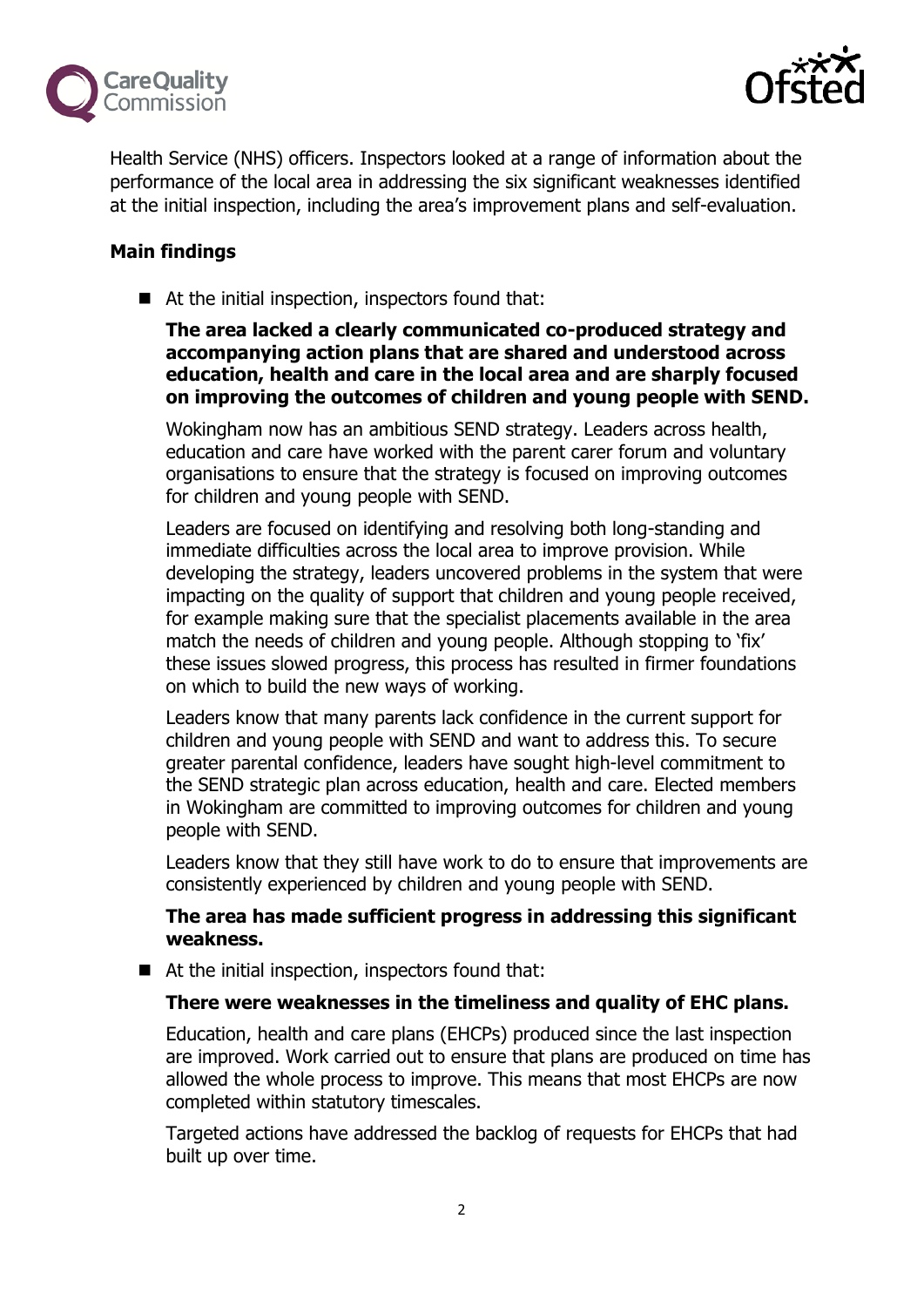



Some partners also monitor the quality of the reports that contribute to the plans. For example, some health services now check the content of every report. As a result, practitioners told us that they are more confident in writing reports and getting the right advice and support when contributing to an EHCP.

Even though the process for writing new EHCPs has improved, more work is required to develop the confidence that parents have in the process. Many parents told us that the EHCP system is not yet good enough. Parents say that frequent changes in staffing are detrimental to the quality of communication they receive. Leaders are aware of these issues and have plans in place to ensure that they have the permanent staff they need.

#### **The area has made sufficient progress in addressing this significant weakness.**

■ At the initial inspection, inspectors found that:

## **There was lack of co-production at a strategic level to inform effective co-production at all levels.**

During our visit, we found a strong commitment to co-production from leaders. Several significant approaches, such as the SEND strategy and graduated response, known as 'Ordinarily Available', have been effectively coproduced. SEND Voices, Wokingham's parent carer forum, and representatives from the voluntary sector were centrally involved in the development of the co-production charter and felt their input was valued throughout the process. The co-production charter guides the planned approach and has been signedup to across education, health and care.

Co-production is central to the longer-term plans for delivering the SEND strategy. Partner agencies are committed to this approach and its roll out.

### **The area has made sufficient progress in addressing this significant weakness.**

■ At the initial inspection, inspectors found that:

### **There were weaknesses in the quality of management information to inform accurate evaluation and energise service improvement across the local area.**

Since the initial inspection, leaders have a better understanding of what they need to do and prioritise because they have extended and strengthened the range of information available to them. A good example of this can be seen in the monthly performance dashboard produced to track the timeliness of EHCPs.

The area is beginning to secure the information they need to tackle areas beyond those identified as weaknesses in the last inspection. The sharing of information across care, health and education identified some concerns that had not previously been identified. For example, the area now has a greater understanding of the needs of children and young people with autism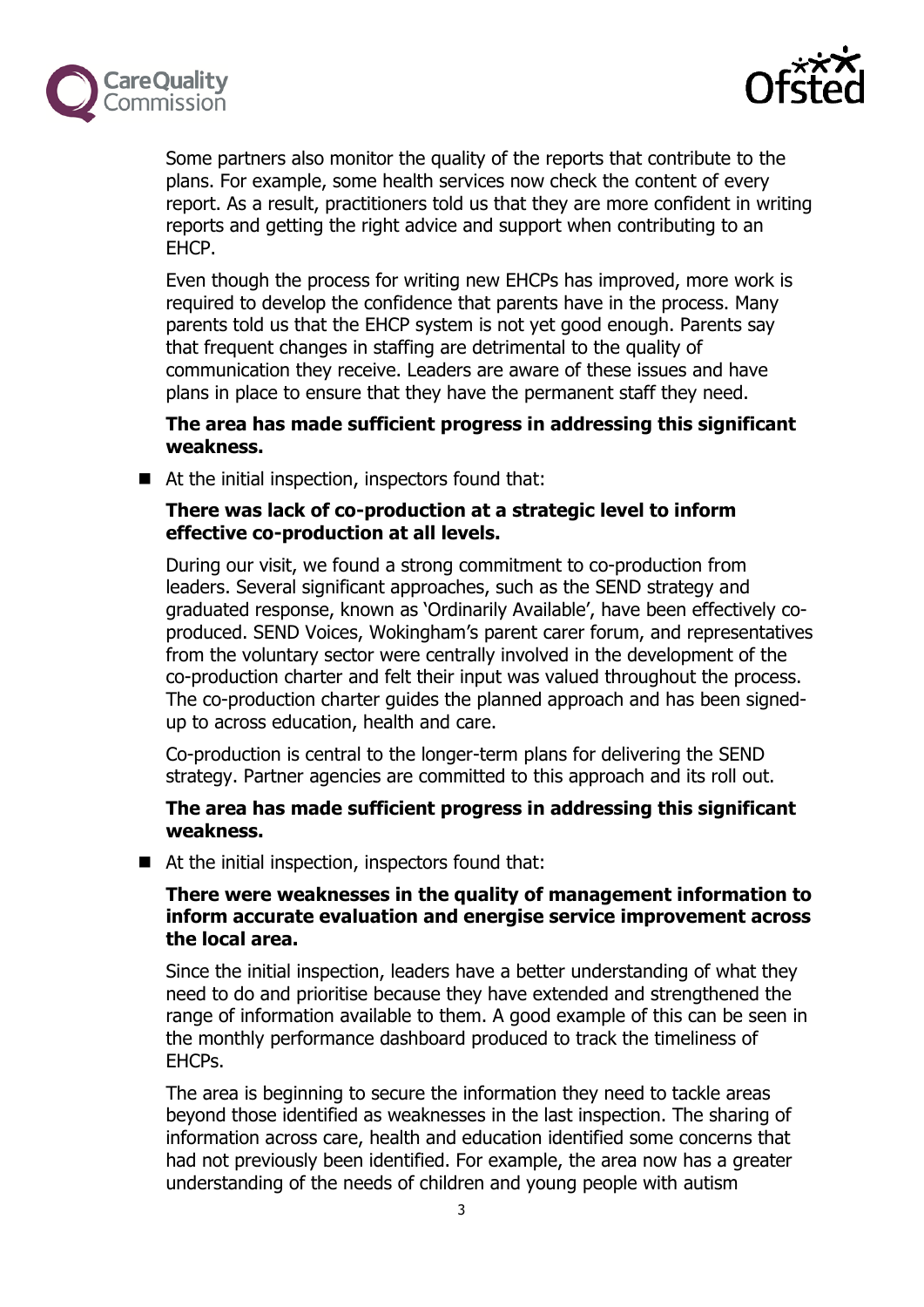



spectrum disorder and social, emotional and mental health needs. This has resulted in work to improve the support available to them at every level.

The SEND strategy contains a comprehensive range of performance and success measures to track the impact of the strategy on the quality of provision for children and young people. Leaders now need to ensure that their use of information consistently identifies upcoming needs while continuing to be sharply focused on improving outcomes for children and young people with SEND.

**The area has made sufficient progress in addressing this significant weakness.**

■ At the initial inspection, inspectors found that:

## **There was a lack of well-coordinated and effectively joined-up work across education, health and social care.**

Joined-up working across health, education and care has improved since the initial inspection. The review of the current support available for children and young people with SEND resulted in a co-produced graduated response known as 'Ordinarily Available'. This sets out the expectations for joint working between health, care and education professionals in Wokingham.

The review found that parents and practitioners were not always aware of the existing expertise and support in the area. The 'Ordinarily Available' approach is intended to address this, so that everyone knows what support is provided in the local area.

The greater levels of joint working between practitioners is resulting in the earlier identification of children's needs. Practitioners identify more joined up working between health, care and education during the EHCP process. They say that it feels more collaborative, and that more conversations are taking place about children between professionals: 'It doesn't feel like a tick box exercise like it used to… it is much more holistic.' This is leading to appropriate support being given in a timely manner.

Although practitioners told us of increased levels of joint working, many parents still say that some services don't talk to each other. More work needs to be done to ensure that parents' experience of the process informs the future developments of this approach.

The roll-out of the graduated response has been hampered by the COVID-19 (coronavirus) pandemic, but plans are in place to fully implement the approach across the area.

### **The area has made sufficient progress in addressing this significant weakness.**

■ At the initial inspection, inspectors found that:

**The area had an underdeveloped pathway to enable young people with SEND to make a successful transition to adulthood.**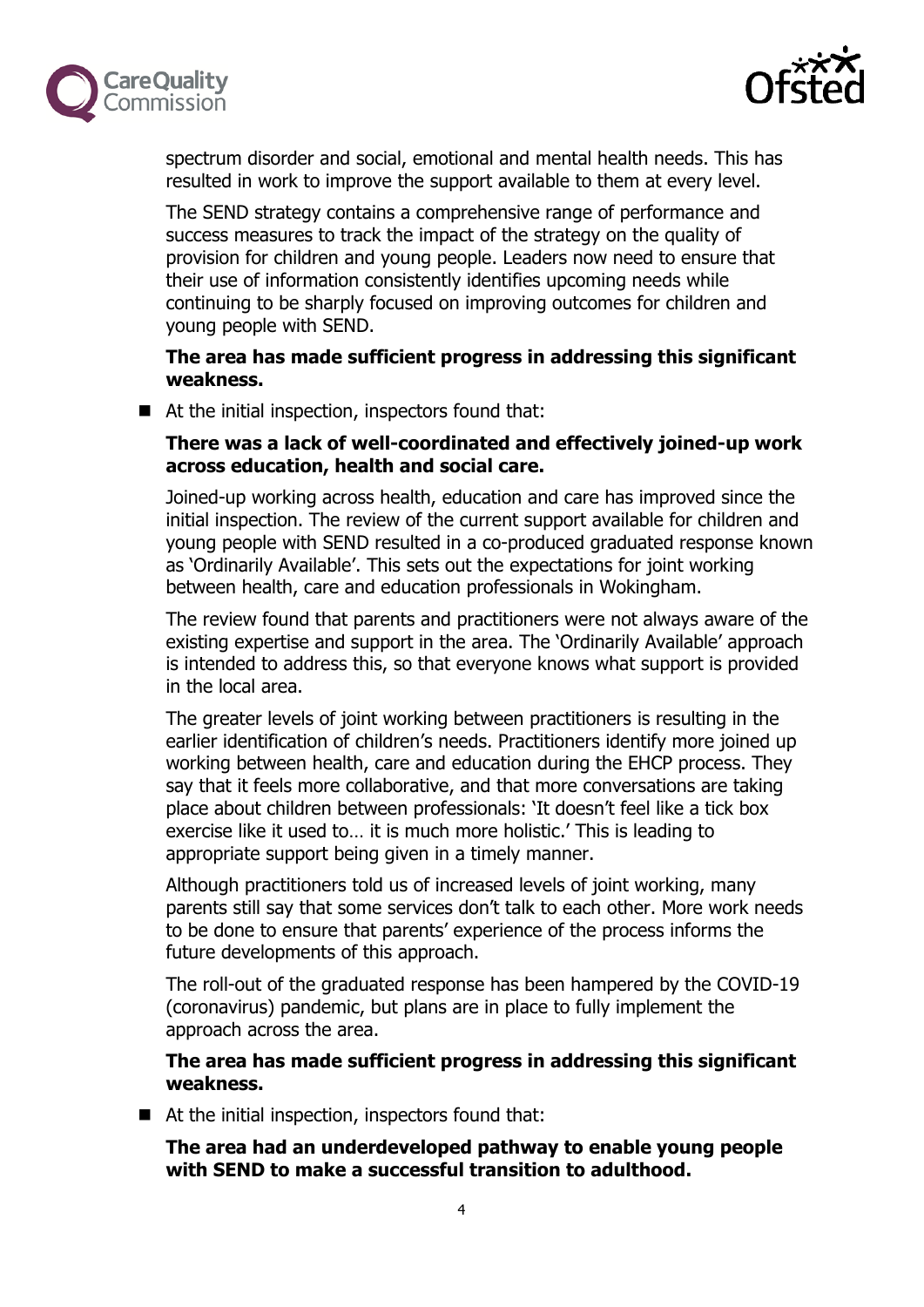



The quality of transition support for young people with more complex SEND needs has improved since the last inspection. However, this work does not yet cover the needs of all young people with SEND as they move into adulthood.

Effective support is in place for young people with more complex needs and those attending specialist schools as they move to adult services. Since the last inspection, a new transitions team has been created in adult social care. Now transition workers attend all EHCP meetings for young people with social care involvement. This is leading to a better offer of support for young people with more complex needs.

Not all young people routinely receive support in preparing for adulthood. Preparation for adulthood is not a consistent feature of the annual review process for young people with an EHCP. Some parents told us that young people's social development and their additional vulnerabilities are not always fully considered as they move towards adult life. Many parents also told us that they have to drive the support their child receives, often feeling that they have to lead this rather than being supported by professionals.

### **The area has not made sufficient progress in addressing this significant weakness.**

The area has made sufficient progress in addressing five of the six significant weaknesses identified at the initial inspection. As not all the significant weaknesses have improved, it is for DfE and NHS England to determine the next steps. Ofsted and CQC will not carry out any further revisit unless directed to do so by the Secretary of State.

Yours sincerely

| <b>Ofsted</b>             | <b>Care Quality Commission</b>                                                   |
|---------------------------|----------------------------------------------------------------------------------|
| <b>Chris Russell</b>      | Victoria Watkins                                                                 |
| <b>Regional Director</b>  | Deputy Chief Inspector, Primary Medical<br>Services, Children Health and Justice |
| <b>Phil Minns</b>         | <b>Tessa Valpy</b>                                                               |
| <b>HMI Lead Inspector</b> | <b>CQC</b> Inspector                                                             |

#### **Mr Phil Minns Her Majesty's Inspector**